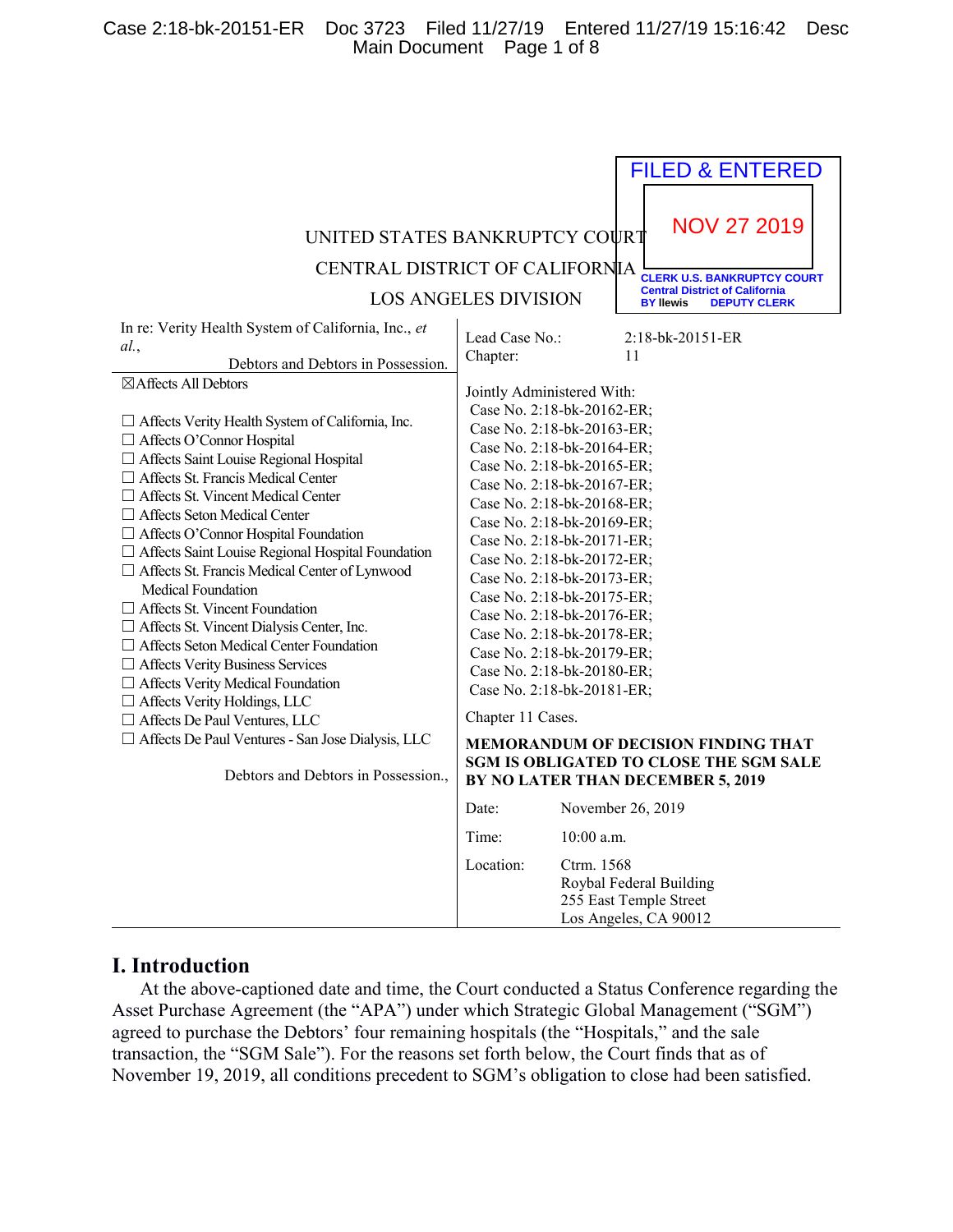Accordingly, pursuant to § 1.3 of the APA, SGM is obligated to close the SGM Sale by no later than December 5, 2019.

# **II. Findings and Conclusions**

 $\overline{\phantom{a}}$ 

## **A. Adjudication of SGM's Obligations Under the APA Does Not Require an Adversary Proceeding**

At the outset, the Court rejects SGM's contention that the Court is required adjudicate issues pertaining to SGM's obligations under the APA within the context of an adversary proceeding. SGM asserts that not all conditions precedent to closing have been satisfied. Specifically, SGM maintains that the Debtors have failed to comply with certain of the conditions and obligations imposed upon them by the APA, and that these alleged failures to perform have resulted in a Material Adverse Effect under the APA, relieving SGM of its obligation to close.

SGM is not obligated to close unless all the conditions precedent set forth in Article 8 have been satisfied. Among the conditions precedent is Article 8.4, which provides:

Sellers [the Debtors] shall have in all material respects performed or complied with each and all of the obligations, covenants, agreements and conditions required to be performed or complied with by Sellers on or prior to the Closing Date; provided, however, this condition will be deemed to be satisfied unless (a) Sellers were given written notice of such failure to perform or comply and did not or could not cure such failure to perform or comply within fifteen (15) business days after receipt of such notice and (b) the respects in which such obligations, covenants, agreements and conditions have not been performed have had or would have a Material Adverse Effect.

The APA provides that "any dispute between Purchaser [SGM] and Sellers [the Debtors] as to whether a Material Adverse Effect has occurred for any purpose under this Agreement shall be exclusively settled by a determination made by the Bankruptcy Court." APA at Art. 9.1(c). Nothing within Article 9.1(c) requires that the determination contemplated therein occur through an adversary proceeding. In contrast, Article 8.6 provides that any dispute pertaining to certain aspects of that article "shall be determined by the Bankruptcy Court only in the context of an adversary proceeding." The absence of comparable language in Article 9.1(c) undercuts SGM's contention that disputes under that article must be determined through an adversary proceeding.

Bankruptcy Rule  $7001<sup>1</sup>$  provides that the following matters are adversary proceedings:

- 1) a proceeding to recover money or property, other than a proceeding to compel the debtor to deliver property to the trustee, or a proceeding under  $\S 554(b)$  or  $\S 725$  of the Code, Rule 2017, or Rule 6002;
- 2) a proceeding to determine the validity, priority, or extent of a lien or other interest in property, but not a proceeding under Rule 3012 or Rule 4003(d);

<sup>&</sup>lt;sup>1</sup> Unless otherwise indicated, all "Civil Rule" references are to the Federal Rules of Civil Procedure, Rules 1–86; all "Bankruptcy Rule" references are to the Federal Rules of Bankruptcy Procedure, Rules 1001–9037; all "Evidence Rule" references are to the Federal Rules of Evidence, Rules 101–1103; all "LBR" references are to the Local Bankruptcy Rules of the United States Bankruptcy Court for the Central District of California, Rules 1001-1–9075-1; and all statutory references are to the Bankruptcy Code, 11 U.S.C. §§ 101–1532.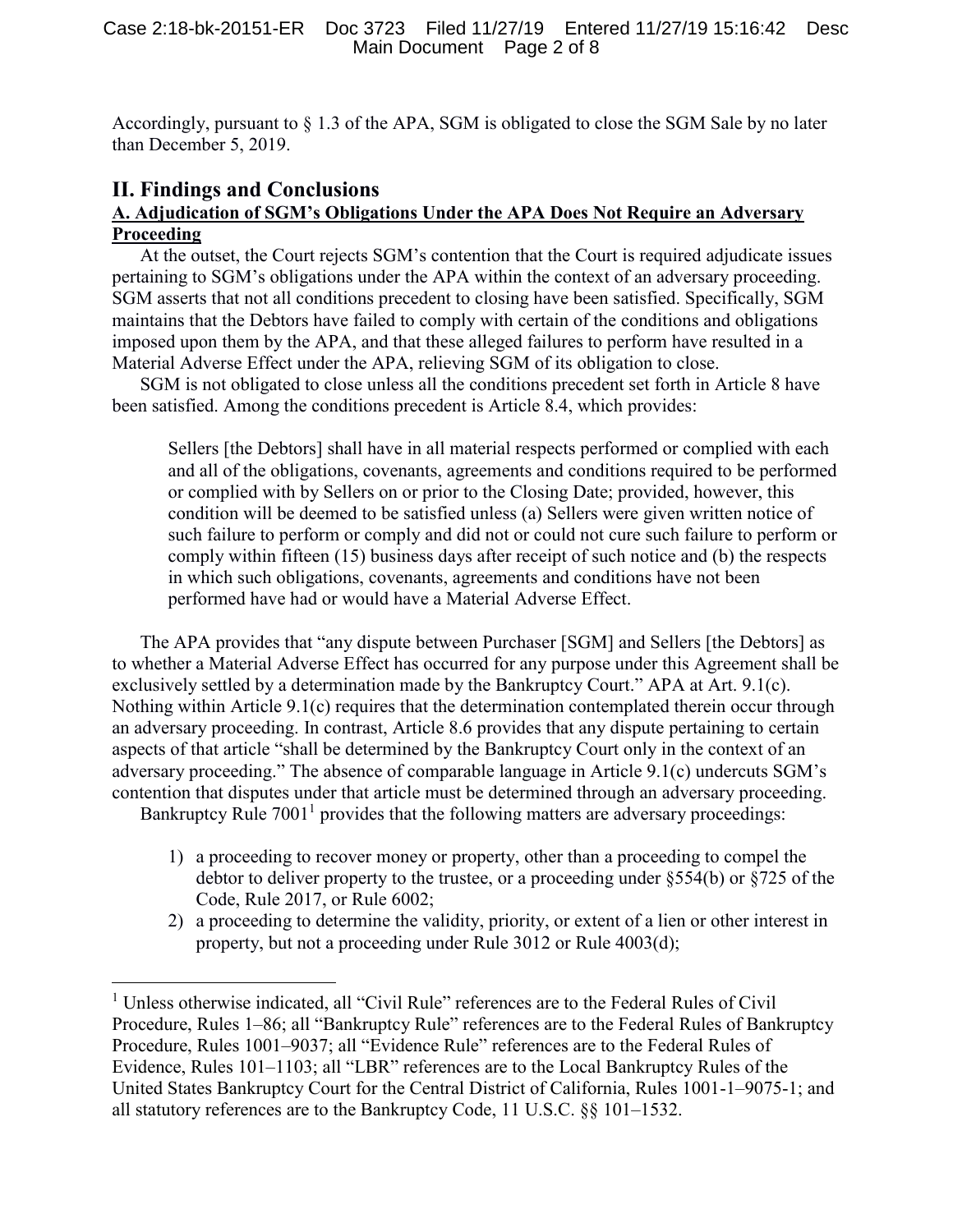- 3) a proceeding to obtain approval under §363(h) for the sale of both the interest of the estate and of a co-owner in property;
- 4) a proceeding to object to or revoke a discharge, other than an objection to discharge under §§727(a)(8), 1 (a)(9), or 1328(f);
- 5) a proceeding to revoke an order of confirmation of a chapter 11, chapter 12, or chapter 13 plan;
- 6) a proceeding to determine the dischargeability of a debt;
- 7) a proceeding to obtain an injunction or other equitable relief, except when a chapter 9, chapter 11, chapter 12, or chapter 13 plan provides for the relief;
- 8) a proceeding to subordinate any allowed claim or interest, except when a chapter 9, chapter 11, chapter 12, or chapter 13 plan provides for subordination;
- 9) a proceeding to obtain a declaratory judgment relating to any of the foregoing; or
- 10) a proceeding to determine a claim or cause of action removed under 28 U.S.C. §1452.

SGM contends that a determination of whether a Material Adverse Effect has occurred is "a proceeding to recovery money or property," "a proceeding to obtain an injunction or other equitable relief," and/or "a proceeding to obtain a declaratory judgment relating" to any of the types of proceedings set forth in Bankruptcy Rule 7001(1)–(8). SGM is mistaken.

First, adjudication of whether a "Material Adverse Effect" has occurred is not "a proceeding to recover money or property." Instead, such adjudication involves interpretation of a contract (the APA). It is true that a determination that there has been no Material Adverse Effect and that SGM is obligated to close the sale would require SGM to perform under its agreement to purchase the Hospitals. The fact that performance would require SGM to transfer money to the Debtors (the purchase price for the Hospitals) does not transform the "Material Adverse Effect" issue into a "proceeding to recovery money or property" within the meaning of Bankruptcy Rule 7001(1). SGM voluntarily chose to execute the APA and serve as the stalking horse bidder for the Hospitals for a purchase price of \$610 million, subject to various adjustments. A determination requiring SGM to follow through on its commitments is very different from the typical actions brought under Bankruptcy Rule 7001(1)—such as proceedings to avoid preferences under § 547, proceedings to avoid fraudulent transfers under § 548, or proceedings to set aside post-petition transfers under § 549.

Second, adjudication of the "Material Adverse Effect" issue is not "a proceeding to obtain an injunction or other equitable relief." A determination setting forth SGM's obligations under a contract which it executed (the APA) is not an injunction or a form of equitable relief.

Third, adjudication of the "Material Adverse Effect" issue is not "a proceeding to obtain a declaratory judgment" relating to any of the types of proceedings set forth in Bankruptcy Rule 7001(1)–(8). Interpretation of the APA does not fall within the scope of any of the types of proceedings set forth in Bankruptcy Rule 7001(1)–(8). Therefore, a declaration of SGM's obligations under the APA does not fall within the ambit of Bankruptcy Rule 7001(9).

### **B. Adjudication of SGM's Obligations Under the APA Is Not Premature**

SGM asserts that the issue of whether it has performed its obligations under the APA is not yet properly before the Court, and that the Debtors' request for a determination as to this issue is premature. SGM states that it has not yet decided whether it will close the SGM Sale. According to SGM, a case or controversy will arise only after SGM makes a final determination that it will not close the SGM Sale.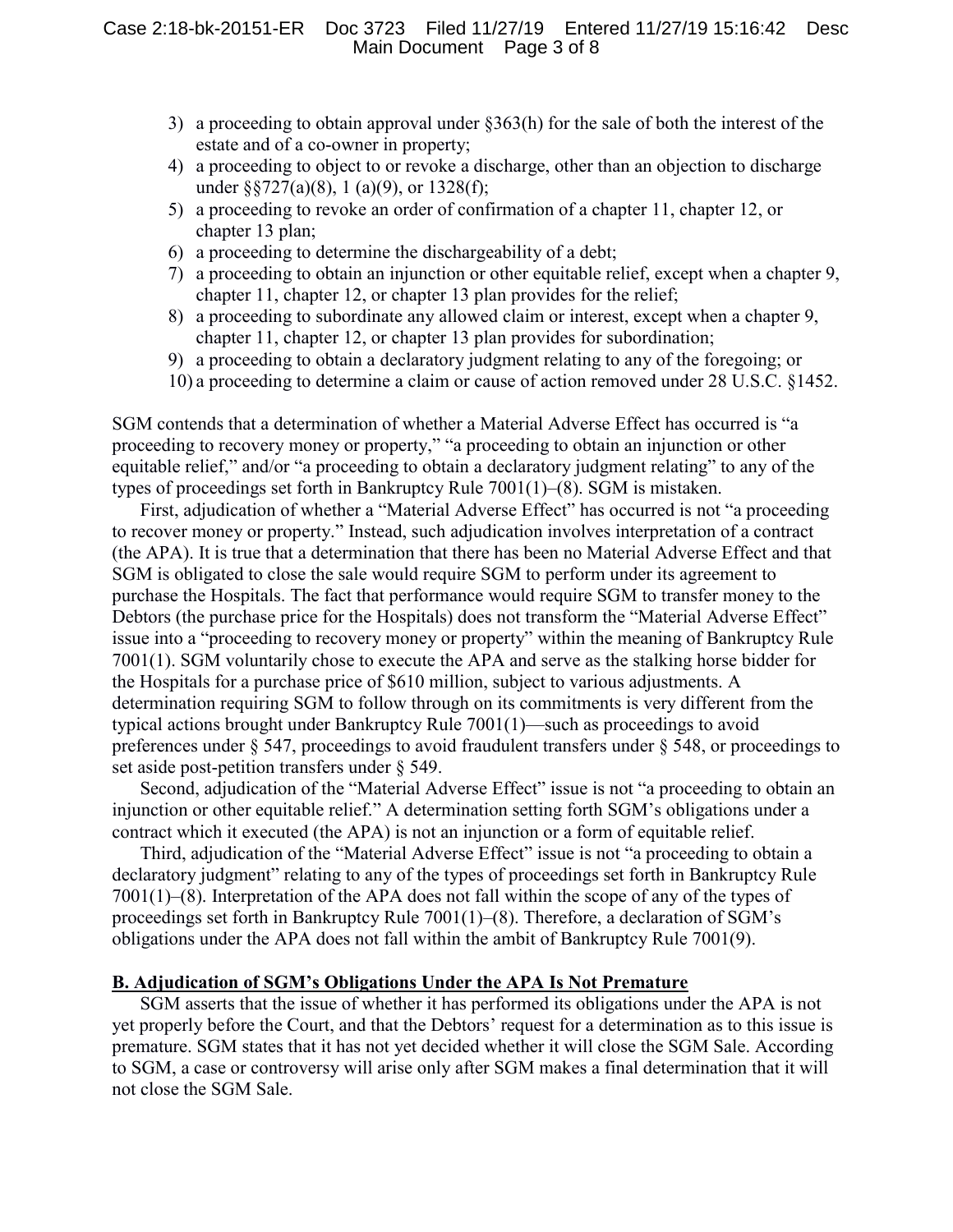#### Case 2:18-bk-20151-ER Doc 3723 Filed 11/27/19 Entered 11/27/19 15:16:42 Desc Main Document Page 4 of 8

SGM is incorrect. SGM has made representations to the Debtors that provide reasonable grounds for the Debtors to doubt that SGM will fulfill its obligations under the APA. (The contents of those representations are not discussed herein because they have been presented to the Court under seal.) In response to the Debtors' demand for written assurance that SGM would fulfill its obligations, SGM sent the Debtors two letters casting further doubt upon whether it would perform under the APA (the "Nov. 22 Letters").<sup>2</sup> SGM's actions have given rise to a case or controversy.

The Court further notes that although SGM presented its ripeness argument in a document captioned as a reservation of rights, $3$  SGM's submission was in reality an opposition to the Debtor's assertion that all conditions precedent to SGM's obligation to close have been satisfied. The Nov. 22 Letters also qualify as an opposition to the Debtors' assertions regarding SGM's obligation to close. The Nov. 22 Letters contain 19 single-spaced pages of legal argument and 38 pages of supporting exhibits. SGM's arguments regarding its obligations under the APA have been fully presented to the Court.

Finally, and as further discussed in Section II.D., below, the Court finds that SGM's contention that it is not obligated to close is a cynical attempt to extract a better purchase price. A key component of SGM's negotiation strategy is its attempt to delay as long as possible the adjudication of its obligations under the APA. The Court will not facilitate SGM's dubious tactics.

## **C. SGM Is Not Entitled to Appeal the Bankruptcy Court's Determination Regarding a Material Adverse Effect**

SGM received substantial benefits under the APA, including the right to receive a breakup fee in the event that it was outbid and consultation rights in the event that an auction of the Hospitals occurred. In exchange for receiving those benefits, SGM waived certain rights, including its right to appeal any determination made by the Bankruptcy Court with respect to the occurrence of a Material Adverse Effect.

As noted, the APA provides that "any dispute between Purchaser [SGM] and Sellers [the Debtors] as to whether a Material Adverse Effect has occurred for any purpose under this Agreement *shall be exclusively settled* by a determination made by the Bankruptcy Court." APA at Art. 9.1(c). This provision means that only the Bankruptcy Court, and no other court (including any appellate court), is entitled to determine Material Adverse Effect issues.

## **D. No Material Adverse Effect Has Occurred**

As set forth above, SGM alleges that the Debtors have failed to comply with certain of the conditions and obligations imposed upon them by the APA, and that these alleged failures to perform have resulted in a Material Adverse Effect, relieving SGM of its obligation to close. This Memorandum of Decision does not discuss SGM's allegations in detail, as doing so would damage the estates by adversely affecting (1) the Debtors' efforts to close the SGM Sale and (2) the Debtors' ability to maximize the value of the Hospitals in the event the SGM Sale does not close.

 $\overline{a}$ 

 $2$  The Nov. 22 Letters have also been filed under seal.

 $3$  Doc. No. 3701.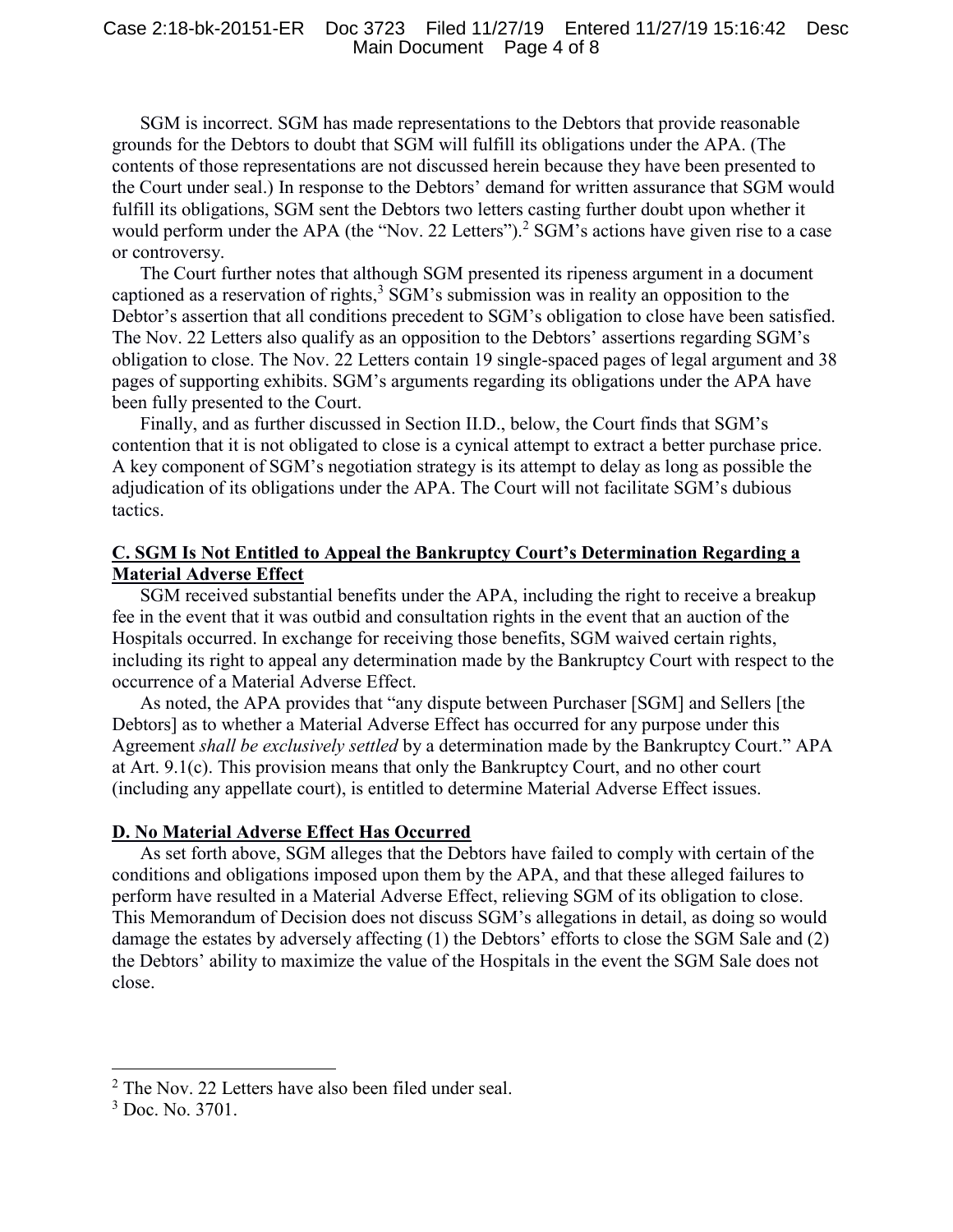Under Section 8.4 of the APA, SGM is excused from its obligation to close only if (1) the Debtors have failed to perform their obligations under the APA and if (2) such failure to perform has resulted in a Material Adverse Effect.

The APA's definition of "Material Adverse Effect" is very brief. Under the APA, a "Material Adverse Effect" is "a material adverse effect upon the Hospitals, taken as a whole …." APA at Art. 2, Preamble.

"Material Adverse Effect" is a term of art routinely used in asset purchase agreements of the type at issue here. The parties' use of a term of art, combined with their decision to define the term with only minimal detail, shows that the parties intended to rely upon the definition of the term contained in applicable caselaw.

The APA is governed by California law, except to the extent that California law is superseded by the Bankruptcy Code or other applicable federal law. APA at Art. 12.3. California law on the meaning of a material adverse effect clause—sometimes known as a material adverse change clause—is not well developed. The few cases which do address material adverse effect clauses view their enforcement with disfavor. For example, in *1601 McCarthy Blvd., LLC v. GMAC Comm'l Mortg. Corp.*, 2005 WL 4859147 (Cal. Super. Ct. June 1, 2005), the court held that a loan servicer's invocation of a material adverse effect clause to avoid its obligation to disburse funds to a borrower was an "unfair business practice or act," because the servicer "used the material adverse change clause as a lever against [the borrower] to retain control over the borrower's … funds." *McCarthy Blvd.*, 2005 WL 4859147 at \*¶ 59. The court found:

[L]enders rarely employ—and even less frequently invoke and enforce—this type of broad-based material adverse change clause in commercial real estate transactions…. And even when they are invoked, … lenders only use the clause as a tool to "bring the borrower to the table, use it as lever against the borrower, or ... a club against the borrower to modify the loan or change the loan." There is no evidence in the record that the material adverse change clause in the Deed of Trust benefits any side but the lender, or serves any other purpose than to threaten the borrower with dire consequences….

The record supports Mr. Greenwald's opinion that broad-based material adverse change clauses are rarely used, and in those rare instances when they are, they are placed in deeds of trust purely for their in terrorem effect and not with any genuine intention to invoke them.

## *Id.* at ¶¶ 59 and 68.

Although the APA is governed by California law, Delaware cases interpreting material adverse effect clauses are helpful persuasive authority. A significant amount of the litigation over the enforcement of asset purchase agreements occurs before Delaware courts, and the Delaware caselaw interpreting material adverse effect clauses is well developed.

In *In re IBP, Inc. Shareholders Litigation*, the court rejected purchaser Tyson Foods' claim that it was not required to consummate a merger because of a material adverse effect. The court held:

[A] buyer ought to have to make a strong showing to invoke a Material Adverse Effect exception to its obligation to close. Merger contracts are heavily negotiated and cover a large number of specific risks explicitly. As a result, even where a Material Adverse Effect condition is as broadly written as the one in the Merger Agreement, that provision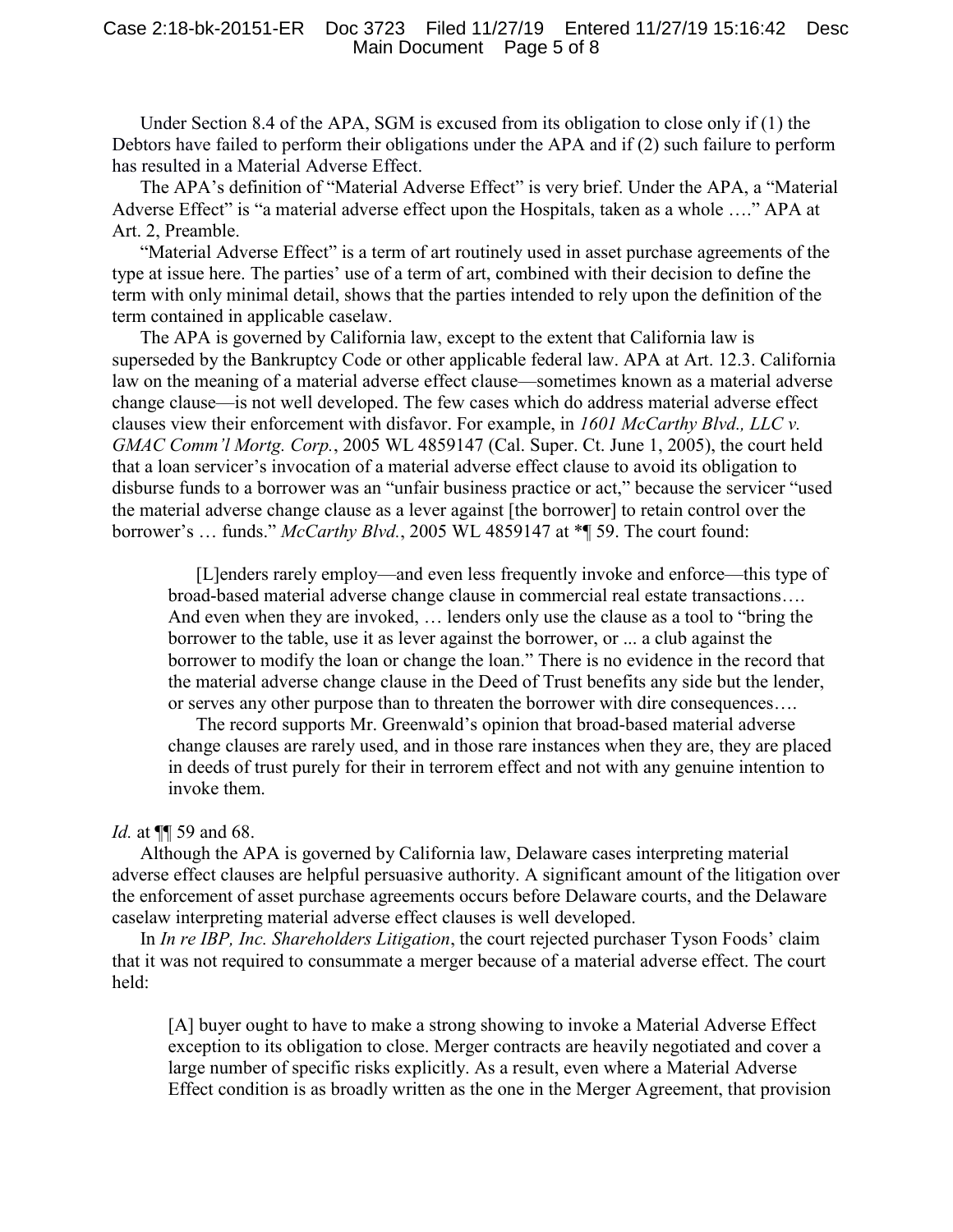## Case 2:18-bk-20151-ER Doc 3723 Filed 11/27/19 Entered 11/27/19 15:16:42 Desc Main Document Page 6 of 8

is best read as a backstop protecting the acquiror from the occurrence of unknown events that substantially threaten the overall earnings potential of the target in a durationallysignificant manner. A short-term hiccup in earnings should not suffice; rather the Material Adverse Effect should be material when viewed from the longer-term perspective of a reasonable acquiror.

*In re IBP, Inc. Shareholders Litig. (IBP, Inc. v. Tyson Foods, Inc.)*, 789 A.2d 14, 68 (Del. Ch. 2001).

In *Hexion Specialty Chemicals, Inc. v. Huntsman Corp.*, 965 A.2d 715, 738 (Del. Ch. 2008), the court reiterated that a "buyer faces a heavy burden when it attempts to invoke a material adverse effect clause in order to avoid its obligation to close."

Assessment of the occurrence of a Material Adverse Effect must take into account the \$610 million purchase price for the Hospitals. To prevail upon its assertion of a Material Adverse Effect, SGM would be required to show the occurrence of unexpected events which have substantially reduced the value of the Hospitals. Here, representative examples of a "Material Adverse Effect" under Article 8.4 of the APA would include the Debtors' failure to maintain the Hospitals' licensure, or the Debtors' operation of the Hospitals in a manner that caused regulatory authorities to close key departments within the Hospitals, such as the emergency department or pharmacy.

None of SGM's allegations come even close to showing a Material Adverse Effect. Even if all the allegations are true (a finding the Court does not make), SGM would not be excused from closing the sale under Article 8.4 of the APA.<sup>4</sup>

SGM's invocation of the APA's Material Adverse Effect provision is not well taken. The Court has previously made clear that the closing of the SGM Sale is the lynchpin of the Debtors' plan of liquidation; that if the SGM Sale does not promptly close, the most likely outcome will be the closure of three of the four Hospitals; and that the prompt closing of the sale is critical to the estates' liquidity position.<sup>5</sup> SGM is well aware that it was the only bidder for the Hospitals. By presenting non-meritorious arguments as to why it is not obligated to close, SGM is holding the estates, creditors, and patients of the Hospitals hostage in an attempt to extort a better purchase price. SGM's cynical tactics are especially offensive given the significant harm that closure of the Hospitals would impose upon patients. For example, two of the Hospitals that

l

<sup>&</sup>lt;sup>4</sup> Had SGM presented its allegations by way of an adversary complaint, the Court would dismiss such a complaint under Civil Rule 12(b)(6) for failure to state a claim upon which relief could be granted.

<sup>5</sup> *See* Memorandum of Decision Granting Debtors' Emergency Motion to Enforce the Sale Order (the "Sale Enforcement Memorandum") [Doc. No. 3446] at 3–4 and Memorandum of Decision (1) Finding that SGM is Obligated to Promptly Close the SGM Sale Under § 8.6 of the APA, Provided that All Other Conditions to Closing Have Been Satisfied and (2) Granting Debtors' Motion for a Continuance of the Hearing to Approve the Disclosure Statement [Doc. No. 3632]. The Sale Enforcement Memorandum was subsequently vacated pursuant to a stipulation between the Debtors and the California Attorney General (the "Attorney General"), under which the Attorney General agreed not to pursue an appeal in exchange for vacatur of the Sale Enforcement Memorandum. Doc. No. 3599. Notwithstanding such vacatur, the Sale Enforcement Memorandum's findings regarding the importance of consummation of the SGM Sale remain valid.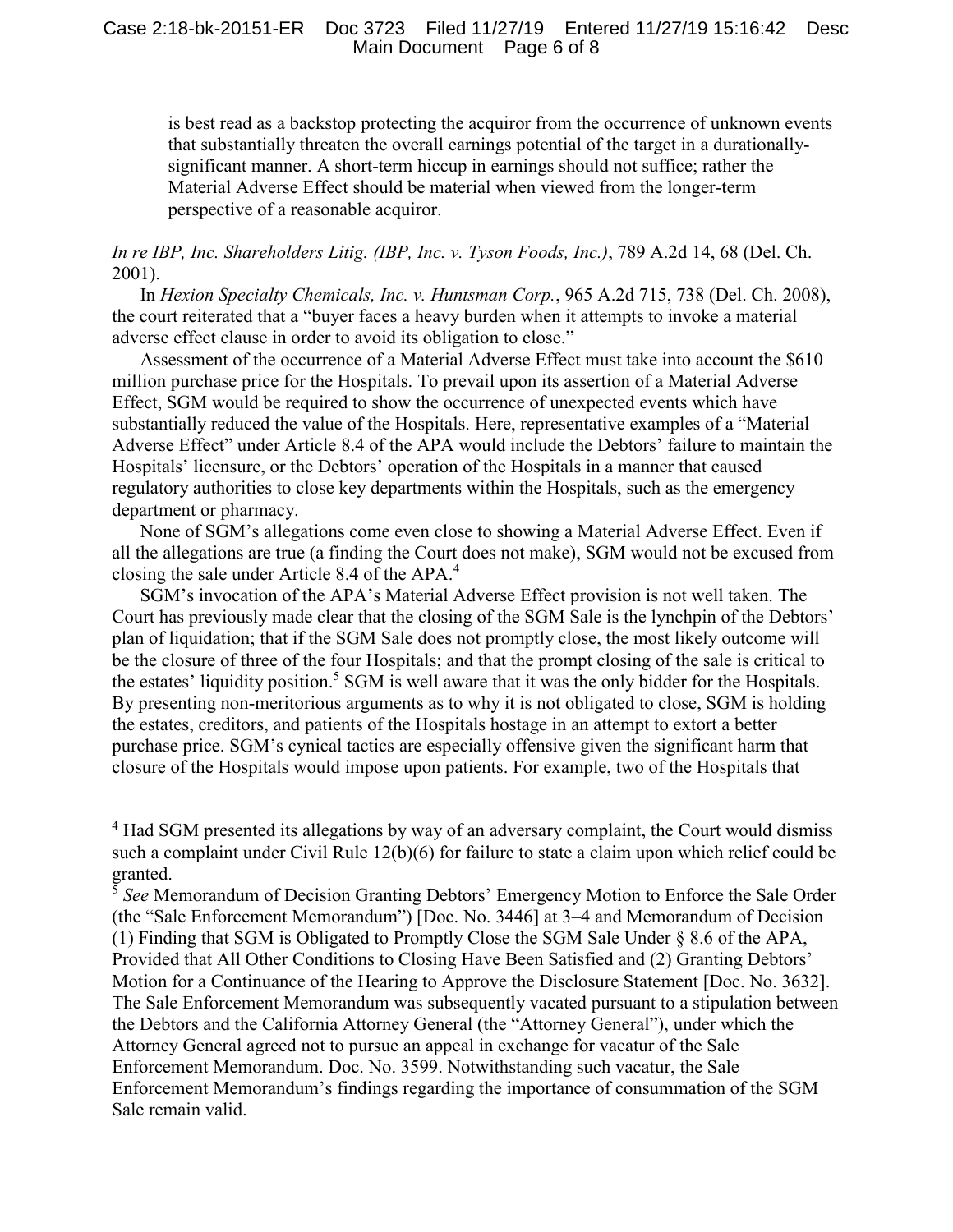would likely close upon failure of the SGM Sale contain large populations of long-term patients suffering from severe illnesses, all of whom would have to be relocated to other facilities.

## **E. All Conditions Precedent to Closing Have Been Satisfied**

The Court has previously found that the condition precedent to closing set forth in Article 8.6 of the APA has been satisfied.<sup>6</sup> All other conditions precedent to closing were satisfied as of November 19, 2019. On that date, the Debtors obtained a settlement with the Centers for Medicare and Medicaid Services providing for the transfer of their Medicare Provider Agreements to SGM, thereby satisfying their remaining obligations under Article 8.7 of the APA.<sup>7</sup>

Article 1.3 obligates SGM to close the sale "promptly but no later than ten (10) business days following the satisfaction" of all conditions precedent. As all conditions precedent were satisfied on November 19, 2019, SGM is obligated to close the sale by no later than December 5, 2019.

## **III. Conclusion**

 $\overline{\phantom{a}}$ 

Based upon the foregoing, the Court finds that all conditions precedent to SGM's obligation to close the SGM Sale have been satisfied. Pursuant to Article 1.3 of the APA, SGM is obligated to close by no later than December 5, 2019. The Court will enter an order consistent with this Memorandum of Decision.

<sup>&</sup>lt;sup>6</sup> Memorandum of Decision (1) Finding that SGM is Obligated to Promptly Close the SGM Sale Under § 8.6 of the APA, Provided that All Other Conditions to Closing Have Been Satisfied and (2) Granting Debtors' Motion for a Continuance of the Hearing to Approve the Disclosure Statement [Doc. No. 3632].

 $7$  Article 8.7 also obligates the Debtors to transfer their Medi-Cal Provider Agreements to SGM pursuant to a settlement agreement with the California Department of Health Care Services (the "DHCS"). The Debtors materially complied with Article 8.7 by obtaining an order authorizing the transfer of the Medi-Cal Provider Agreements free and clear of any interest asserted by the DHCS. *See* Order Authorizing Debtors to Sell Medi-Cal Provider Agreements, Free and Clear of Interest Asserted by the California Department of Health Care Services, Pursuant to §§ 363(b) and (f)(5) [Doc. No. 3372].